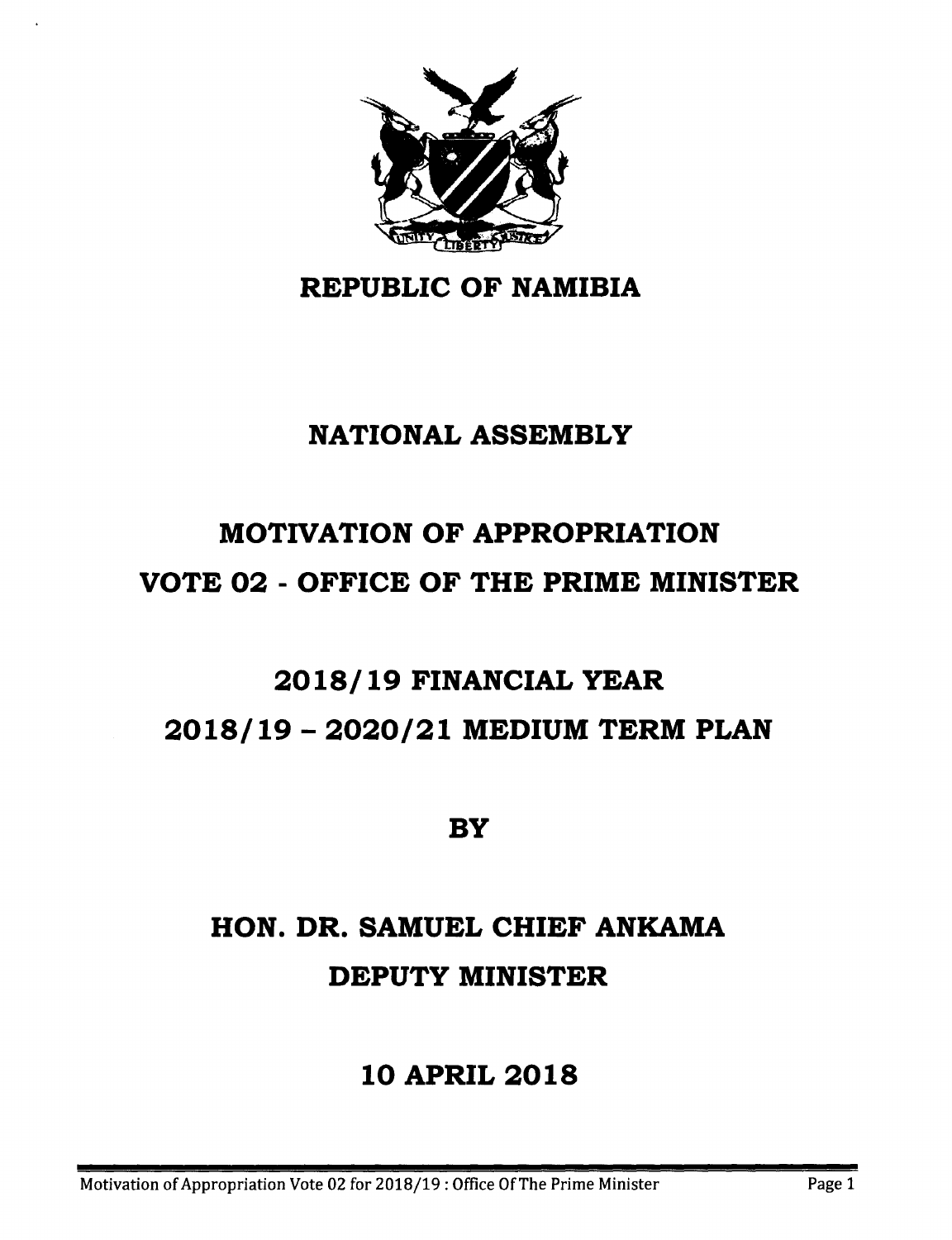Honourable Speaker.

I have the honour and privilege to present to the National Assembly the motivation budgetary allocation of Vote 02: Office of the Prime Minister, for the 2018/ 19 financial year.

Honourable Speaker, Honourable Members, following here is a brief overview of activities according to the seven core Programmes to motivate the 2018/19 budget allocation of **N\$365 007 000 (Three hundred and sixty five million and seven thousand dollars)** for the Office of the Prime Minister.

Out of the total budget request the amount of **N\$360 007 000 (Three hundred and sixty million and seven thousand dollars)** is meant for OPM operational budget.

The total development budget is **N\$5 000 000 (Five million dollars)** for electricity upgrade and minor renovations.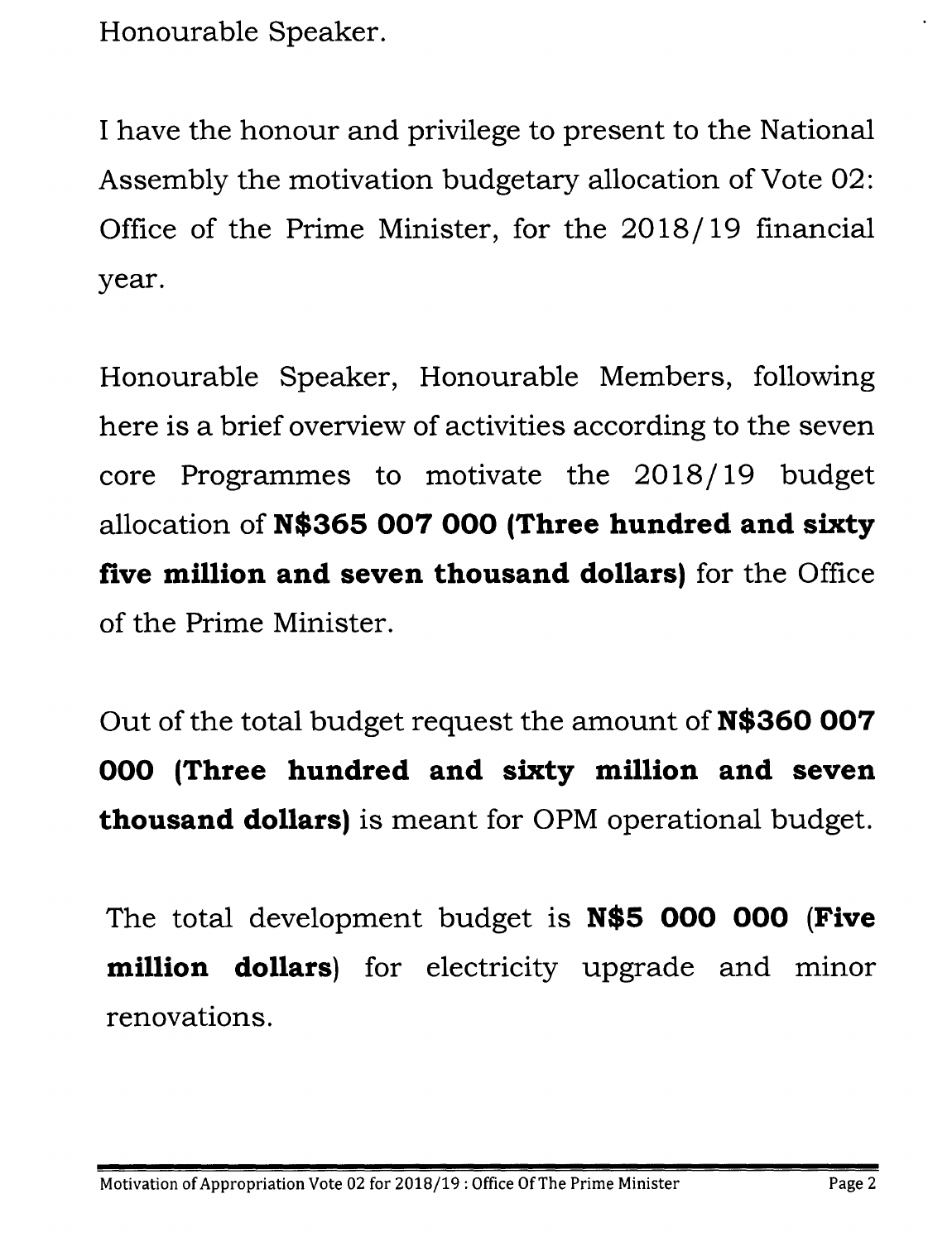Honourable Members, the Medium Term Expenditure Framework provides that the Office of the Prime Minister is expected to execute its budget according to **the following main programmes:**

### **Programme 1:**

### **Coordination and Support services**

An amount of **N\$105, 5 million (One hundred and five comma five million dollars)** is allocated to this programme to provide financial, human resources and logistical support for efficient administration of the Office of the Prime Minister.

This amount includes:

**N\$22, 2 million (Twenty two comma two million dollars)** allocated to NIPAM for operational budgetary expenses; **N\$400 000 (Four hundred thousand dollars)** for Gender mainstreaming within the Office of the Prime Minister; **N\$400 000 (Four hundred thousand dollars)** for activities to improve nutrition and **N\$700 000 (Seven**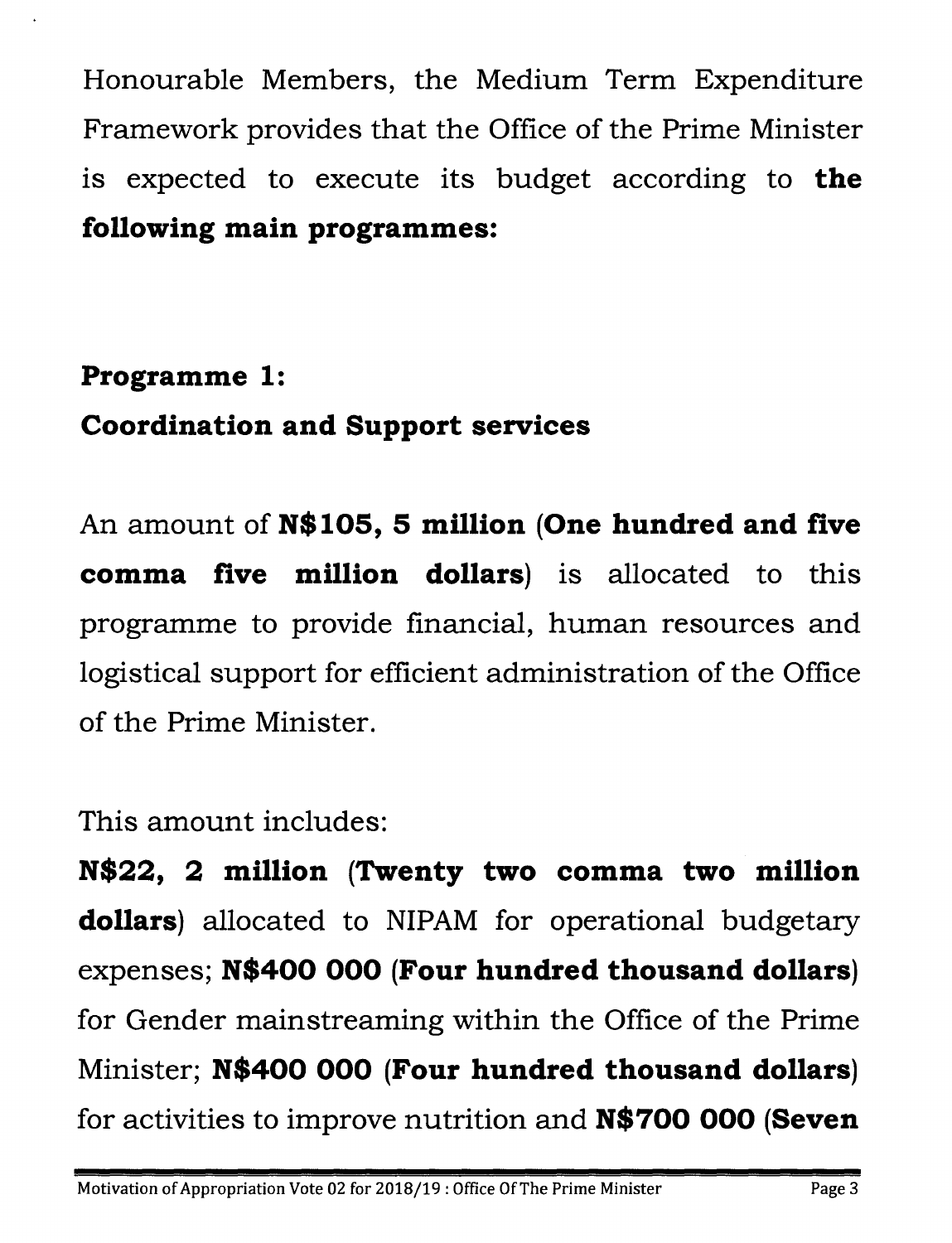**hundred thousand dollars)** for the finalisation of the New Equitable Economic Empowerment Bill (NEEEB).

#### **Programme 2:** Government **Coordination Administration and**

An amount of **N\$21, 6 million (Twenty one comma six million dollars)** is allocated to this programme to provide support to the Prime Minister in the execution of her constitutional mandate. This include **N\$2, 3 mill (Two comma three million dollars)** for secretarial services to the Public Office Bearers' Commission.

### **Programme 3:**

### **National Disaster Management**

Hon. Members, Namibia is prone to both man-made and natural disasters. Most of the disasters are floods and droughts that are related to climate change. For the past years (2013-2016), Government has been responding to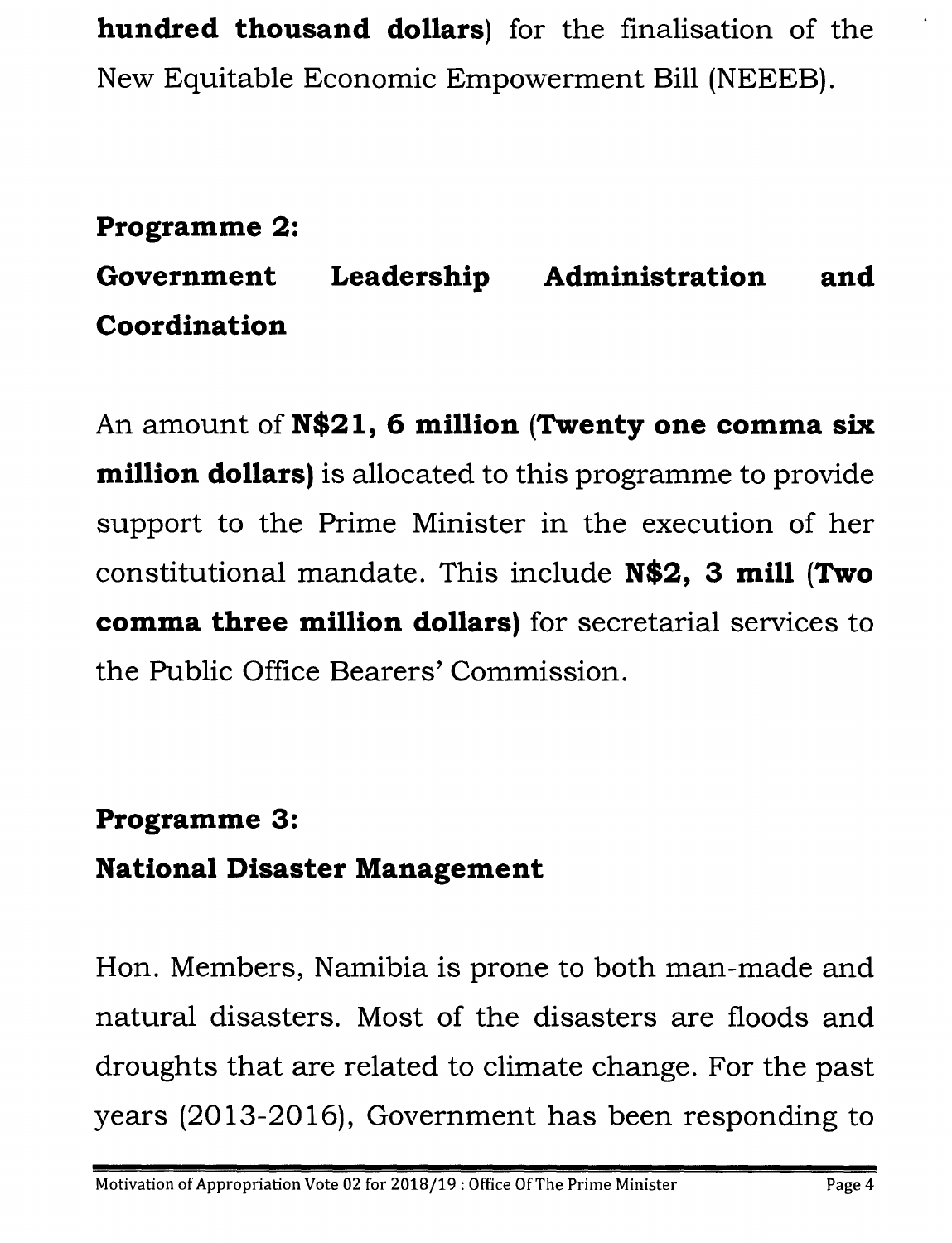drought that affected rural population and farming communities at large.

Thus, an amount of **N\$37, 8 mil (Thirty seven comma eight million dollars)** is allocated for operational expenses for the Disaster Risk Management for 2018/19 financial year.

The allocated amount includes N\$2.6 million **(Two comma six million)** to support the Namibia Red Cross Society as an auxiliary arm of the Government and create resilience for the vulnerable people.

#### **Programme 4:**

#### **Public Service Management**

An allocation of **N\$71, 2 million (Seventy one comma two million dollars)** is made available to this programme. This programme is aimed at responding to citizens' expectations with regard to efficient and effective service delivery by fostering ethical and professional public service delivery culture and practice. The second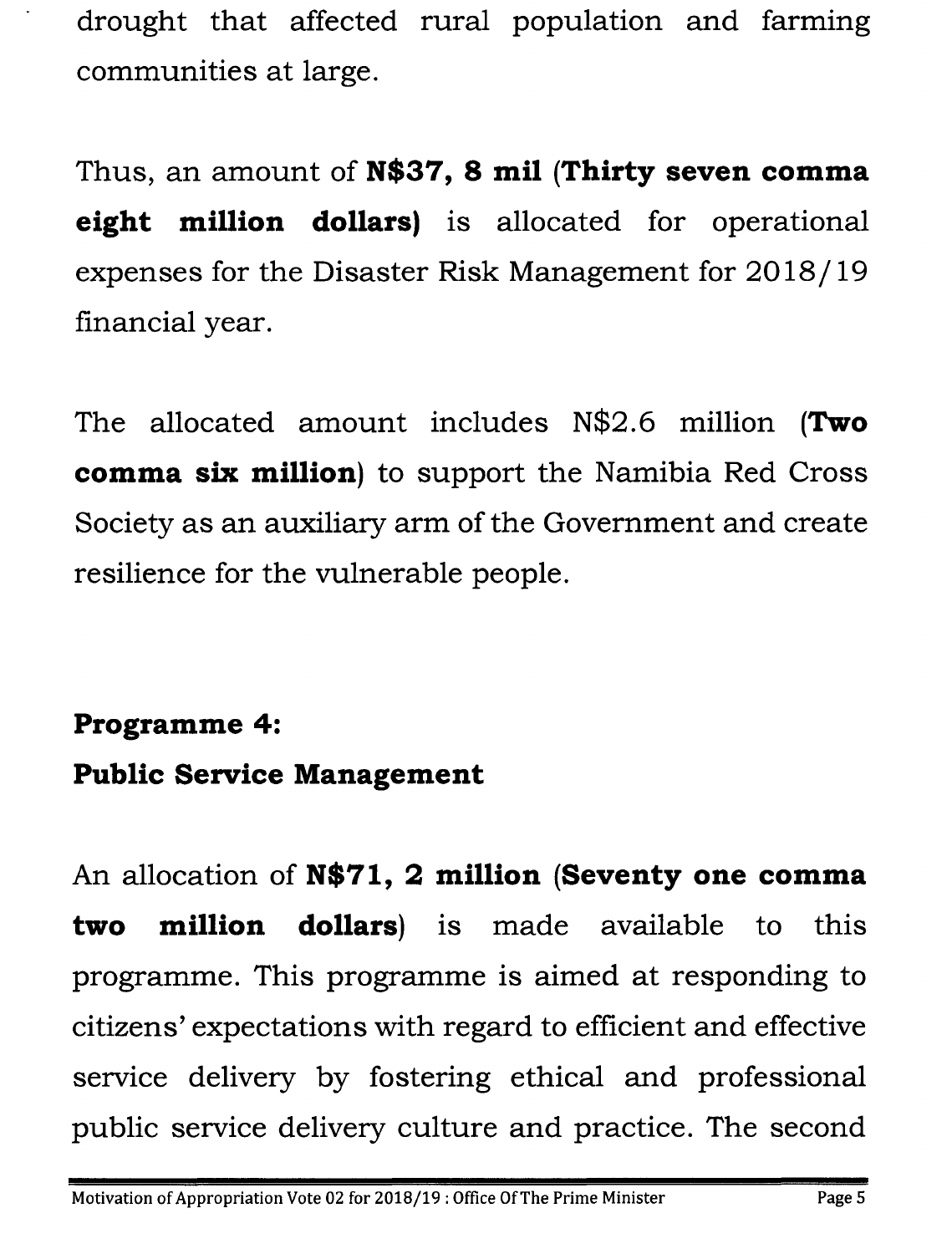objective is to design attractive conditions of services and conducive working environment for public servants. The main activities under this programme are as follows:

- a) Continuous Public Service Initiatives. This include: Improvement
	- (i) Introduce and inculcate the culture and practice of public sector innovation in the Namibian public sector;
	- (ii) The continued popularisation and domestication of the African Charter on the Values and Principles of Public Service and Administration;
	- (iii) The 2017 Citizen Satisfaction Survey was completed successfully. OMAs and Public Enterprises surveyed are now tasked to come up with remedial action steps to address the challenges raised by the citizens. The OPM will keep a close eye on implementation during the period under review to ensure that public service delivery is enhanced. Consultations with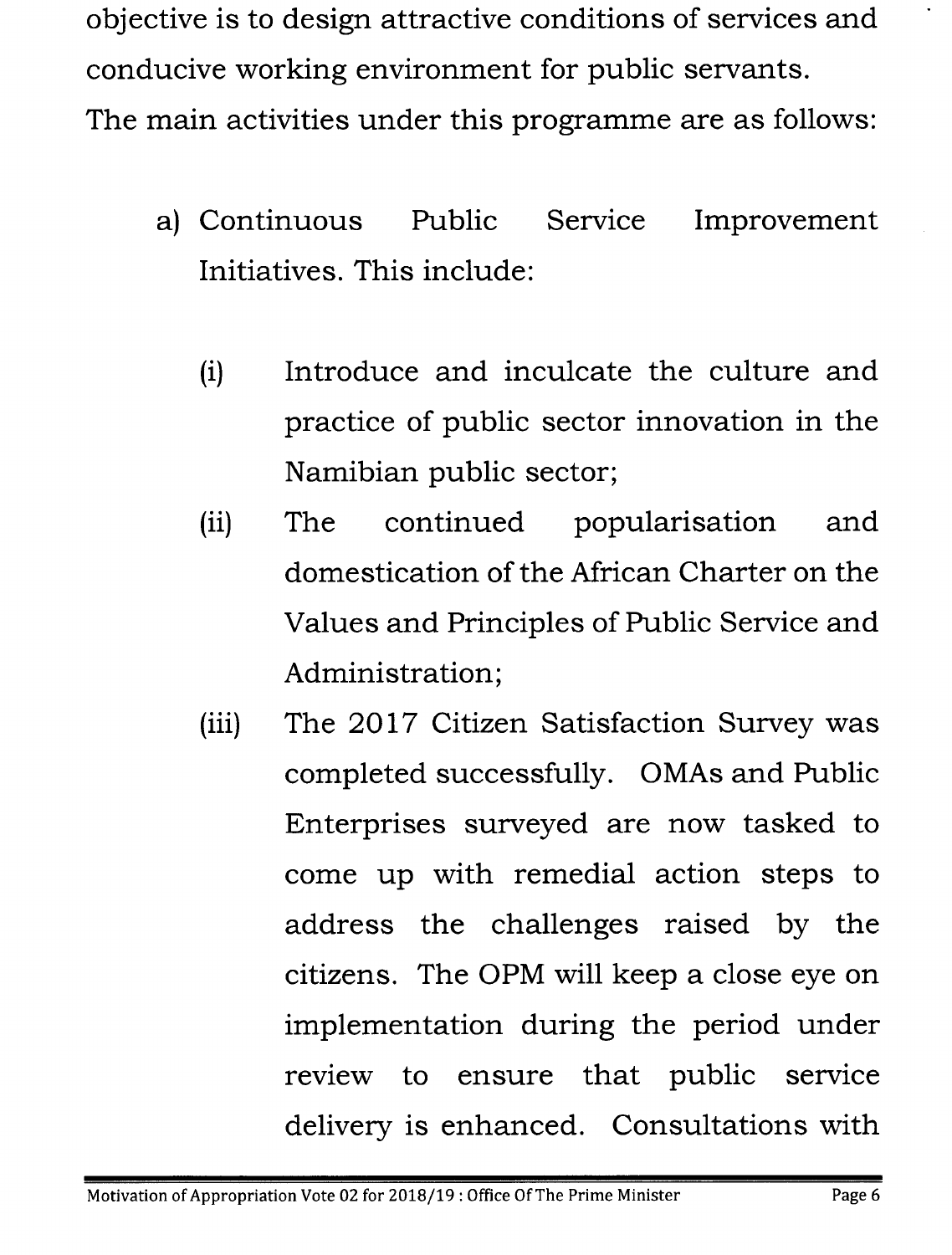OMAs and Public Enterprises will continue aimed at entrenching continuous public service improvement and citizen engagement.

- b) Efficient and effective service delivery through appropriate reforms and initiatives is a key priority to the Government. The development and the maintenance of the Human Capital Management System is a key enabler for Public Service Business Process Re-engineering. The Office of the Prime Minister has been implementing this project since 2016 with the main objective to upgrade the Oracle system to the latest version, to suit our needs and better applications. The project is very key to the Government of the Republic of Namibia and is an ongoing project for the automation of the entire HR functions and administration in the Public Service.
- c) HR Profiling and Skills Auditing is aimed at regular profiling of the skills of public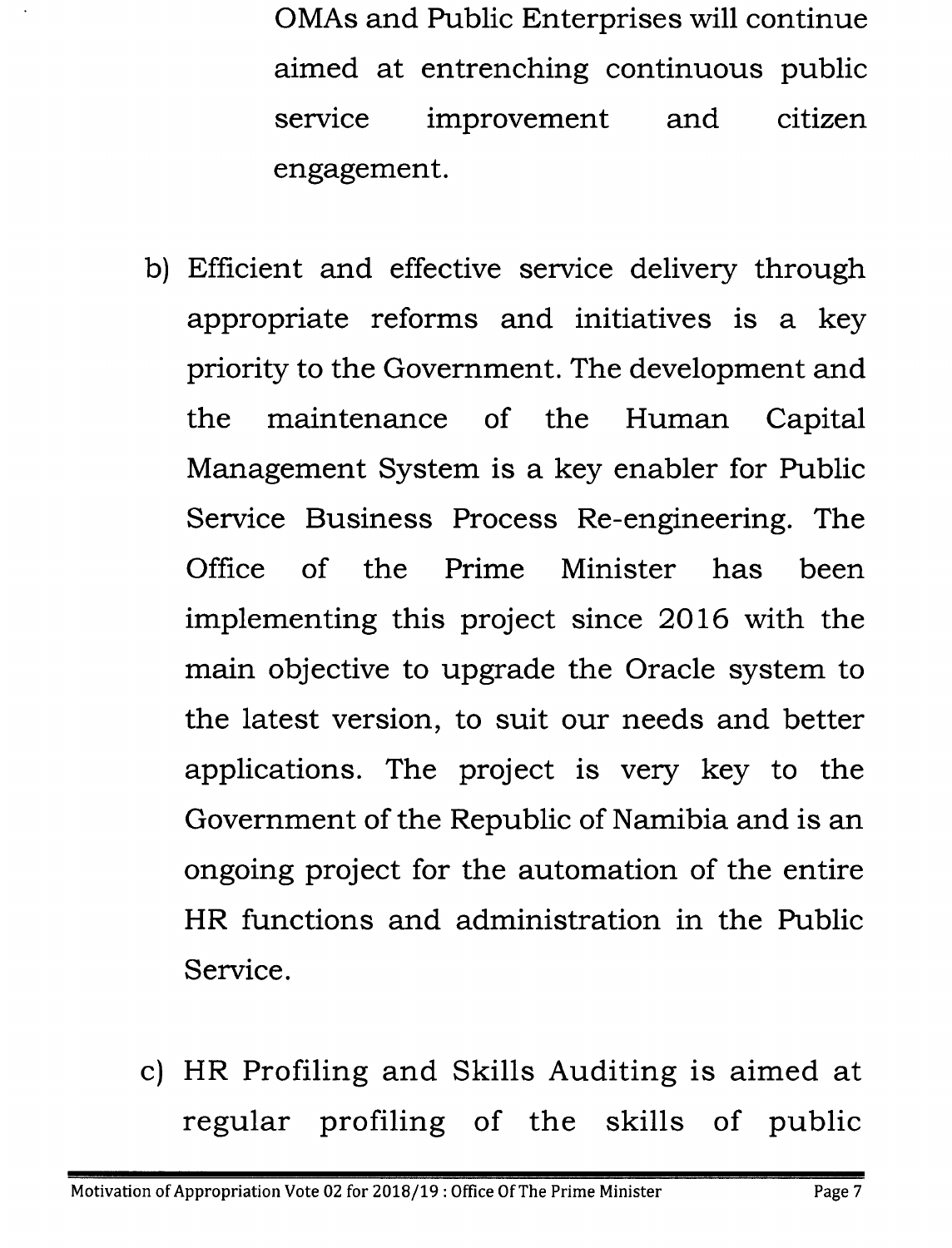- servants and to determine the occupational demand and supply of critical and noncritical skills for effective and to fulfil the mandate of government by providing quality . services.
- d) The African Union's initiative to boost Public Service Programmes through the Africa Public Service Day (APSD) is celebrated annually in Namibia. The APSD serves as a platform to recognise the value and virtue of service to the communities, show case and reward good initiatives and achievements in the public sector. This strategic initiative will continue to mould unity of purpose in the entire Public Sector. Therefore, current financial year is not an exception in continuing with this good practice. Zambezi Region has been selected to host the APSD 2018, from 20-22 June 2018.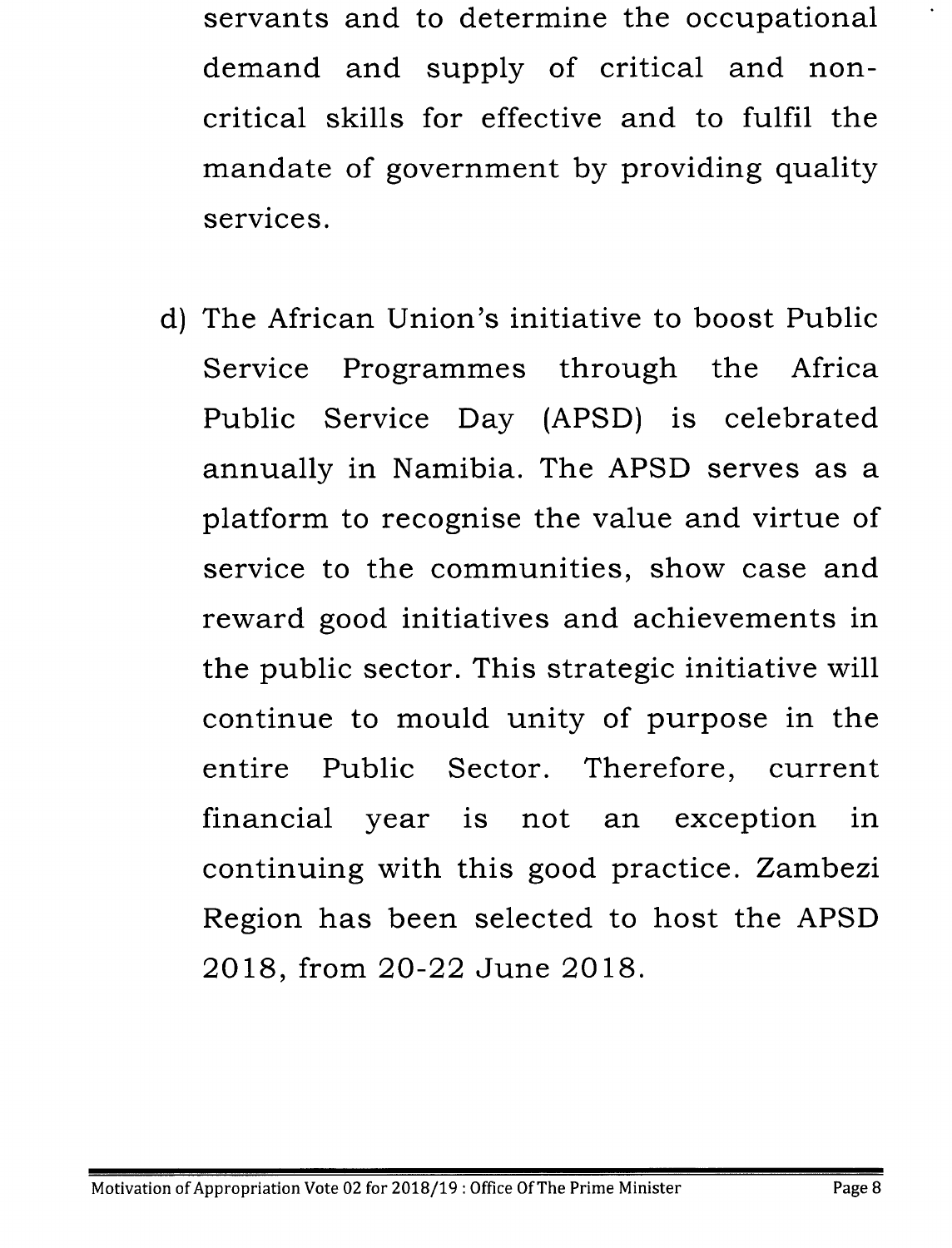- e) Benefits and Industrial Relations;
	- (i) A new round of negotiations with the recognised unions for salary and benefit improvements has commenced within a very difficult financial environment. Given the size of the wage bill as percentage of the total Government, further improvements will be very difficult to finance. The commitment of the unions to support Government in its strategies to contain the wage bill will be of cardinal importance.
	- (ii) In support of the aforesaid, attention will be given to the strengthening of administrative and operational policies and guidelines in the following areas:
		- o Strict monitoring of expenditure in all areas of the human resource function such as-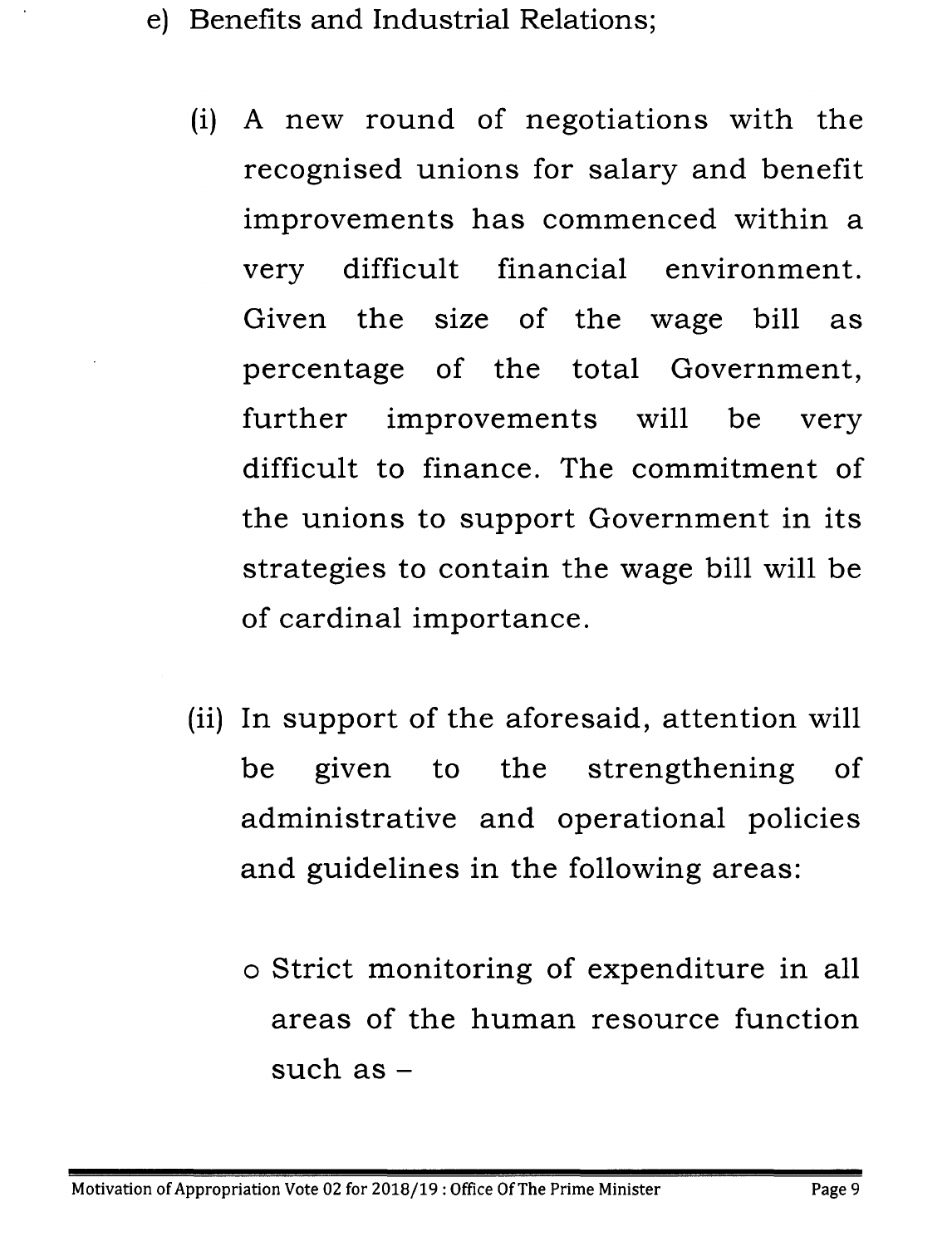- Monitoring the size of the Public Service by managing the creation of new positions, employment additional to the fixed establishment, the filling of vacancies and farming out of work;
- Levels of basic pay and remunerative allowances;
- Working of overtime; and
- Foreign and domestic travel claims through the submission of Daily Subsistence Allowance claims.
- o Improve the efficiency of the Public Service by:
	- ensuring the full implementation of Performance Management not only to measure individual staff member performance, but also to determine OMAs performance in terms of successful implementation of strategic plans;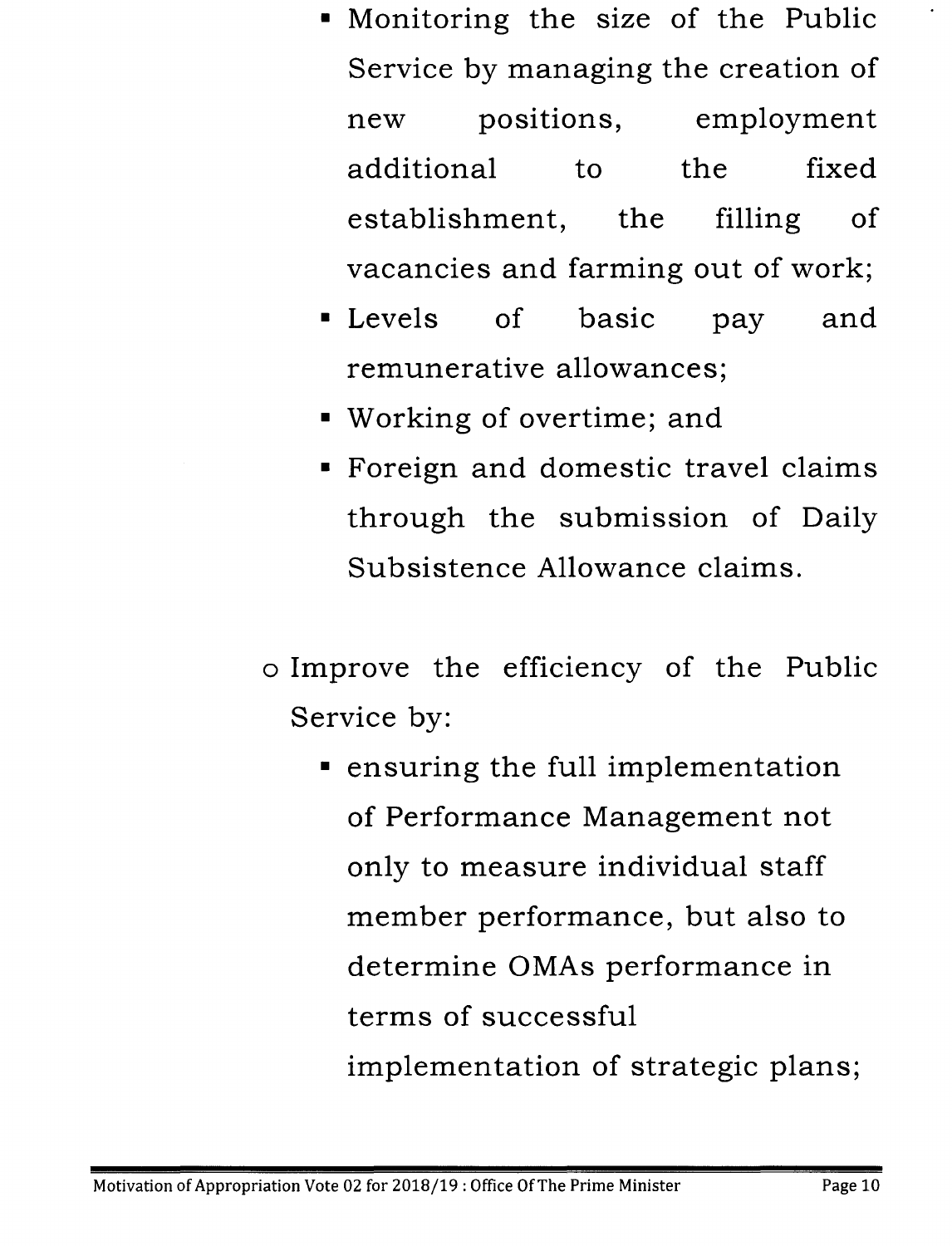- The linking of the annual salary increments with performance; and
- Ensuring accountability, integrity, compliance and full commitment by each staff member to the official work employed for, through regular declarations of private interest.
- (iii)To facilitate the changing focus from HIV and AIDS to Occupational Health and Safety.
- f) Performance Improvement;
	- (i) OPM desires to enhance synergy between the Performance Management System for the Public Service and that of the Public Office Bearers. To do this, it will embark upon the exercise to review and integrate the mentioned Performance Management Systems.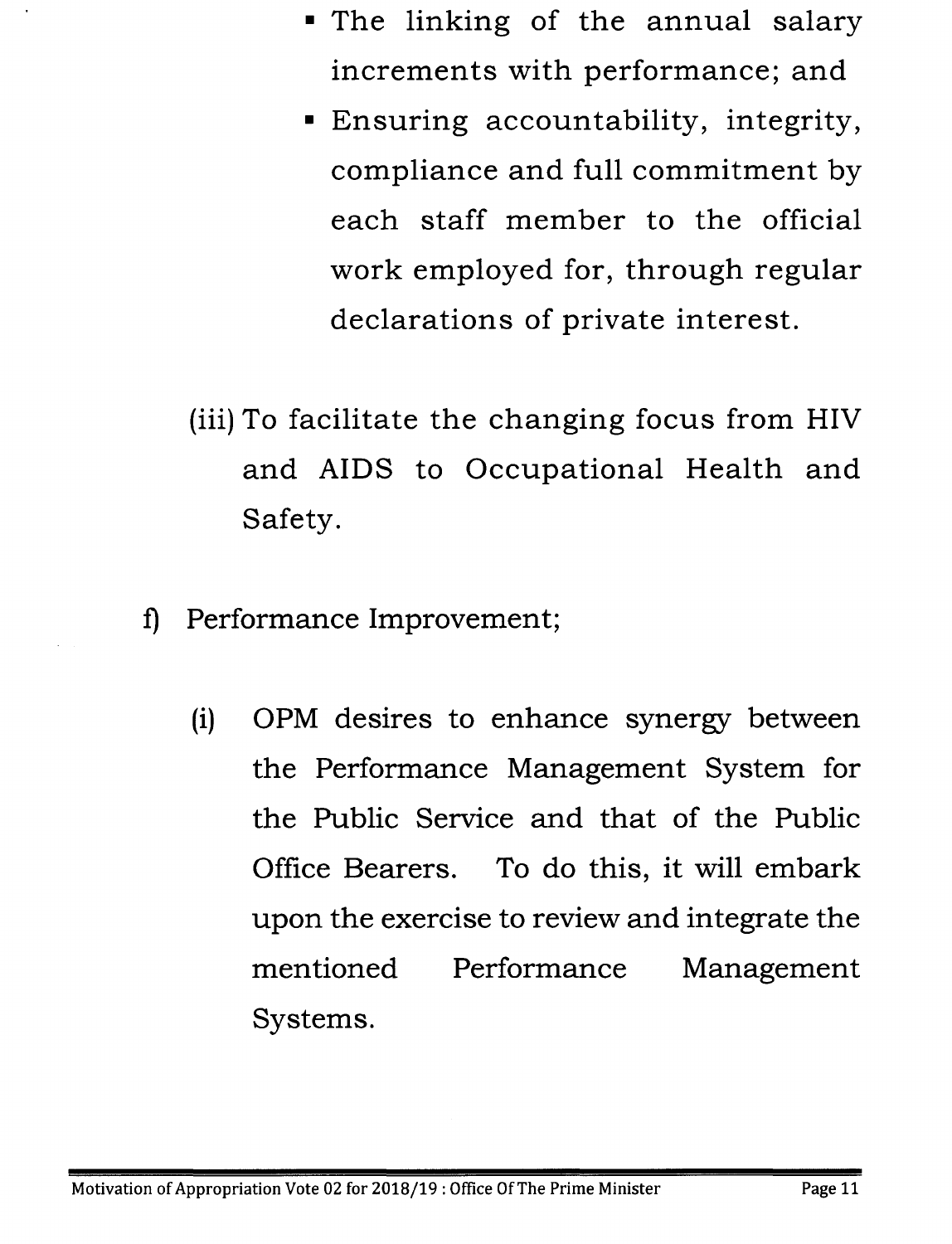- (ii) Facilitation of the full implementation of the Performance Management System continues. This includes capacity building and mentorship for all staff members to conduct compulsory regular performance reviews and appraisals.
- (iii) Business Process Re-engineering is another critical reform that aims at streamlining business operations and remove all bottlenecks. OPM continues to facilitate the roll out of this initiative and ensure compliance across the public service for efficient and effective service delivery.
- (iv) During the 2018/19 financial year, OPM will shift its focus from facilitation of the development of citizen's charters to "living the charters". Mechanisms will be put in place to check on how OMAs are adhering to the standards set in the charters.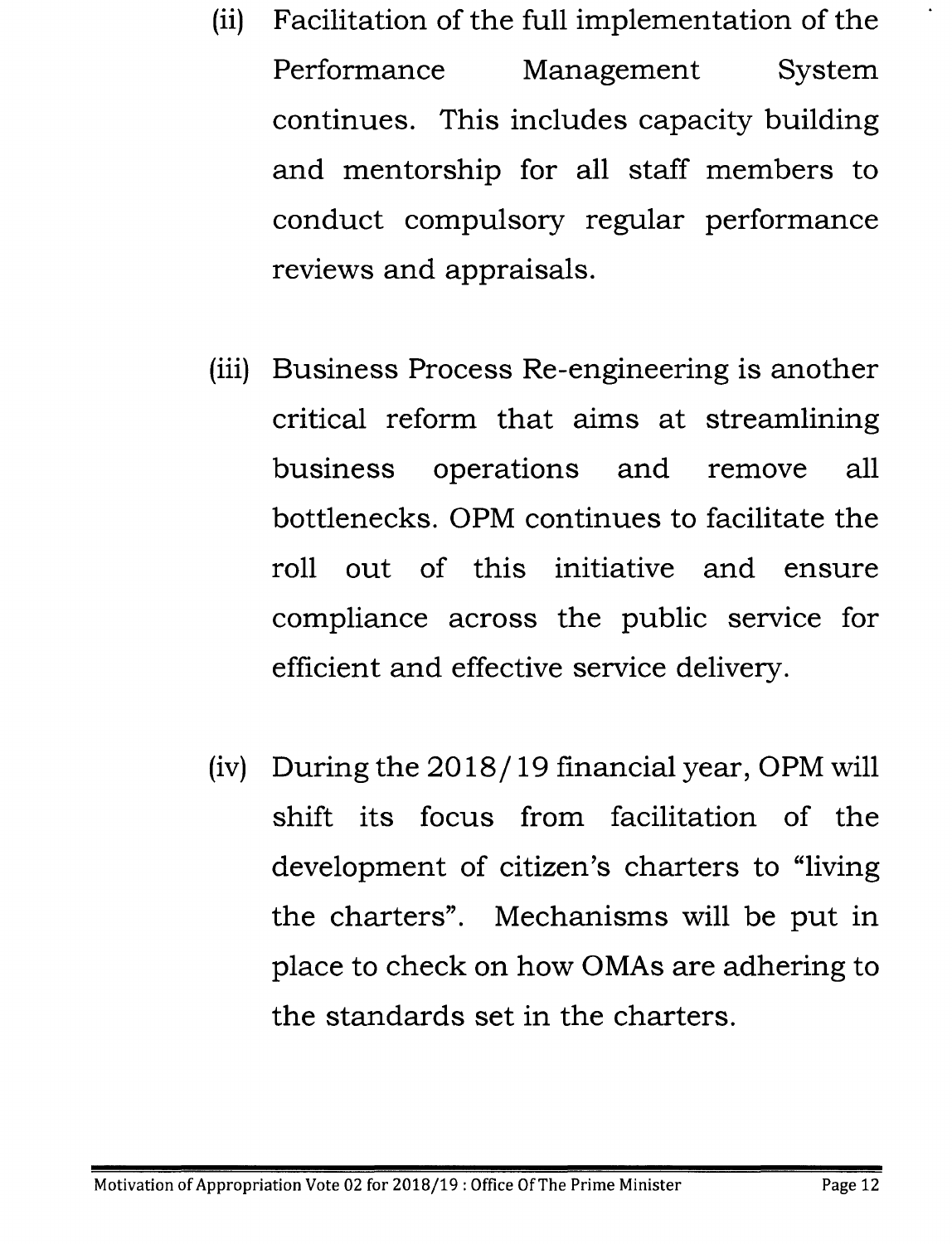- g) Organisational Development and Grading.
	- {it To review, analyse and make recommendations on policies and practises relating to organisational design for the benefit of the OMAs and RCs; and
	- (ii) To review the Job Categories and Classification thereof in the Public Service.

### **Programme 5:**

# **Constitutional obligation of the Public Service Commission**

An allocation of **N\$27,3 million (Twenty seven comma three million dollars)** is made available to provide administrative and technical services to enable the Public Service Commission to advice the President and Government on the appointment of suitable persons to specified categories in the Public Service and other public bodies. To carry out the exercise of adequate disciplinary control over such persons in order to ensure the fair administration of personnel policy; the remuneration and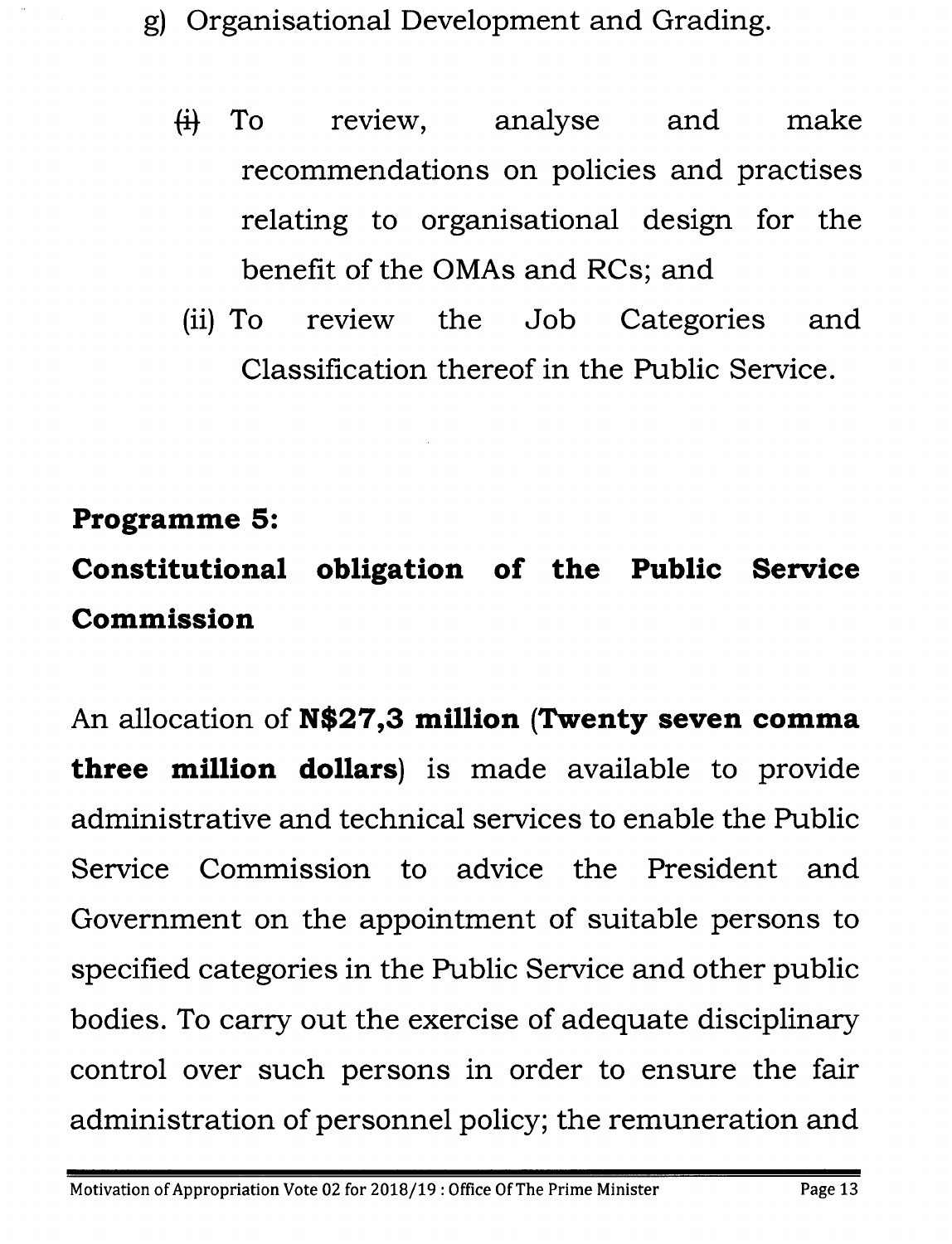retirement benefits of any such persons and all other matters which by law pertain to the Public Service.

#### **Programme 6:**

## **Public Service Information Technology Management**

An amount of **N\$81, 4 million (Eighty one comma four million Dollars)** is allocated to this programme to continue with implementation of the e-Government Strategic Action Plan with the view to improve service delivery.

The above mentioned allocation includes the following activities:

- Improvement and automation of government process to improve service delivery. This project is a continuation .
- The implementation of the new government payroll, and its integration with the Human Capital Management and Financial Management Systems will also continue, which will lead to the improvement of government human resources administration, financial management, planning and budgeting.
- As we all aware, Technology is the way to go, but Technology is expensive. The biggest junk of this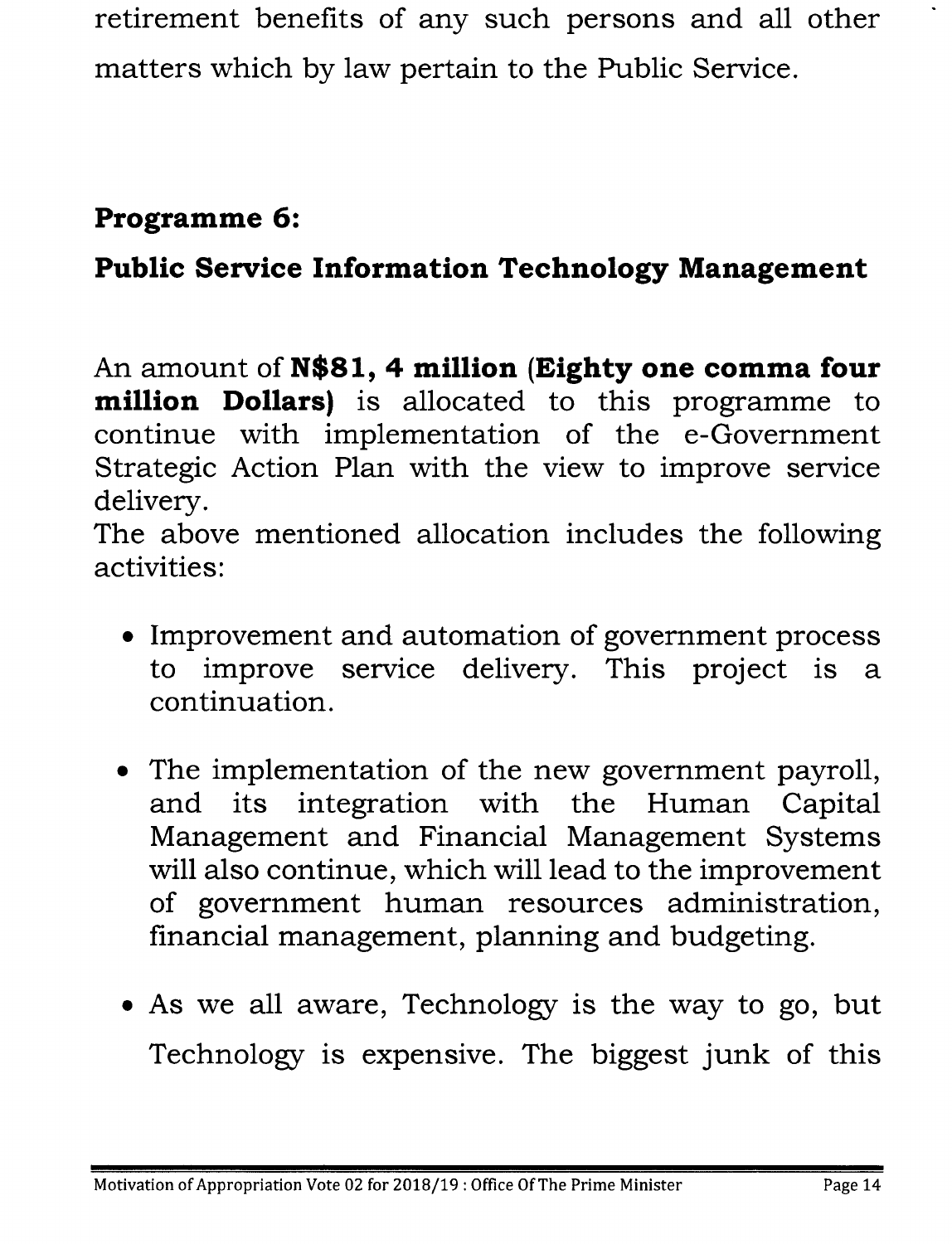allocation goes to software maintenance and its associate licenses.

## **Programme 7: Cabinet Secretariat**

Honourable Speaker, an amount of **N\$20,2 million (Twenty comma two million Dollars)** is allocated for the provision of secretarial services to Cabinet.

The Cabinet Secretariat is responsible for the provision of support services to Cabinet and its Standing Committees. Part of its responsibilities are: to ensure effective and timely implementation of Cabinet decisions through Inter-Governmental Coordination; and Monitoring and Evaluation of the implementation of Cabinet decisions.

Honourable Speaker, Honourable members, this in short is a summary of our programmes under Vote 2, Office of the Prime Minister.